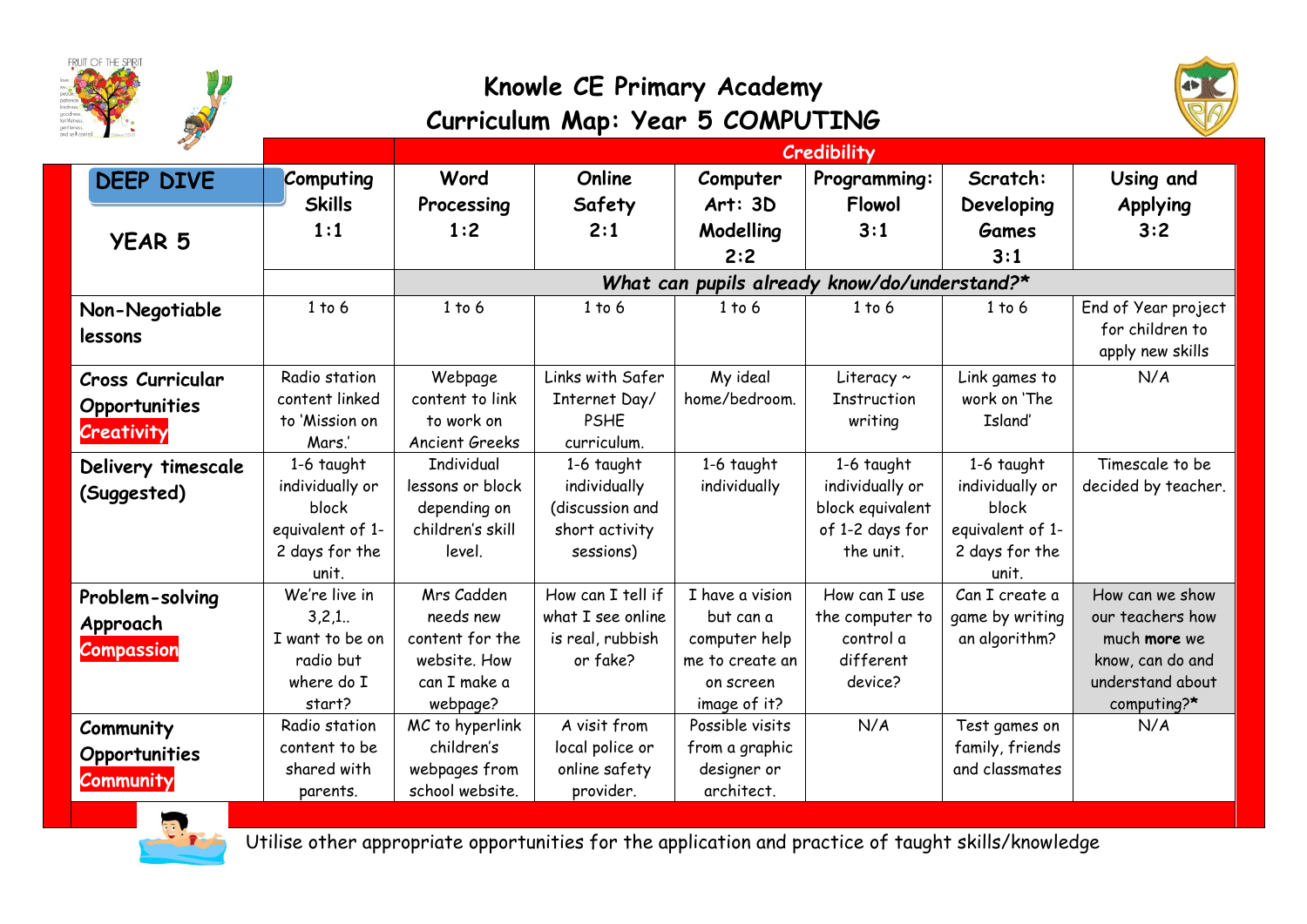| <b>Assessment Criteria</b><br>By the end of each unit all children should be able to:                                                                                                                                                                                                                                        |                                                                                                                                                                                                                                                                                      |
|------------------------------------------------------------------------------------------------------------------------------------------------------------------------------------------------------------------------------------------------------------------------------------------------------------------------------|--------------------------------------------------------------------------------------------------------------------------------------------------------------------------------------------------------------------------------------------------------------------------------------|
| <b>Computing Skills</b><br>- Record and play their own sounds in recording software<br>- Import an existing sound file into recording software to play<br>- Choose appropriate software for sound recording<br>- Plan and record a radio advert<br><b>Online Safety</b><br>- Identify a spam email                           | <b>Word Processing Skills</b><br>- Comments on the features and layout of a webpage<br>- Create a new webpage with a chosen layout and format text in<br>the webpage<br>- Independently search for images that can be used in documents<br>Computer Art<br>- Draw 2D shapes or lines |
| - Explain what to do with spam email<br>- Understand why they should cite a source<br>- Explain the rules for creating a strong password<br>- Create a strong password using a set of rules<br>- Know that not everything they see online is true<br>- Explain how to stay safe online<br>- Identify unsafe online behaviour | - Draw simple 3D models.<br>- Manipulate 2D shapes into 3D shapes.<br>- Import 3D models from the 3D warehouse.<br>- Use a range of SketchUp tools including: shape, push, pull, orbit,<br>pan, zoom, erase and fill                                                                 |
| Programming<br>- Follow written instructions to draw a simple flowchart<br>- Insert symbols into a flowchart.<br>- Add inputs into a flowchart.<br>- Identify conventional symbols, understanding the process of<br>each stage                                                                                               | Programming with Logo/Scratch<br>- Program an algorithm as a sequence of game instructions with<br>actions and consequences.                                                                                                                                                         |
| <b>Using and Applying</b><br>- Research and design a new bedroom using appropriate software<br>to create and present the plans.                                                                                                                                                                                              |                                                                                                                                                                                                                                                                                      |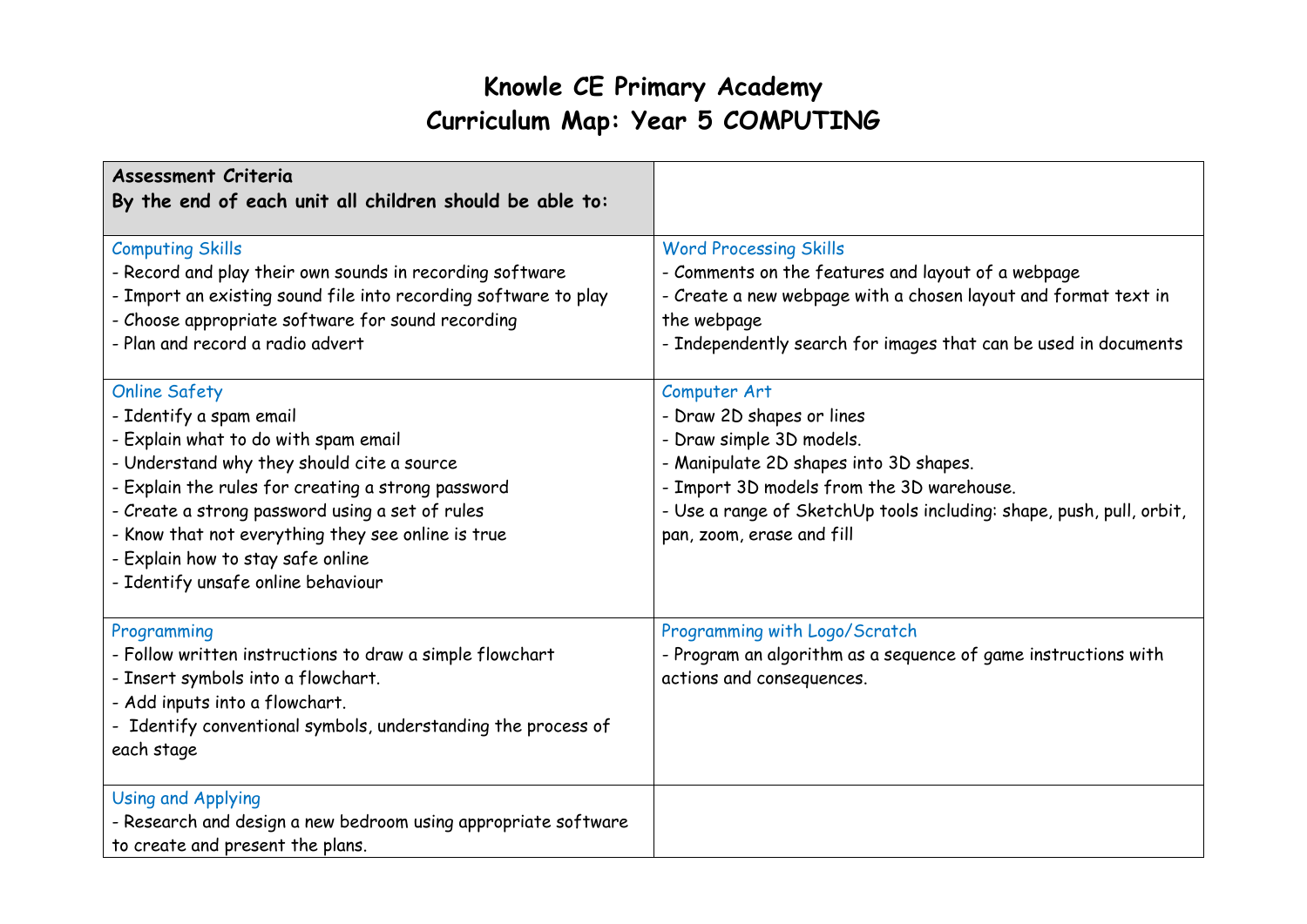We follow a problem-solving approach to Computing. We focus on how we often use technology to solve problems and how sometimes, technology creates problems, which in turn, need solving! Themes and topics often start with a scenario or a question and whenever possible this is made 'real' for our pupils to motivate them and to give purpose to their learning.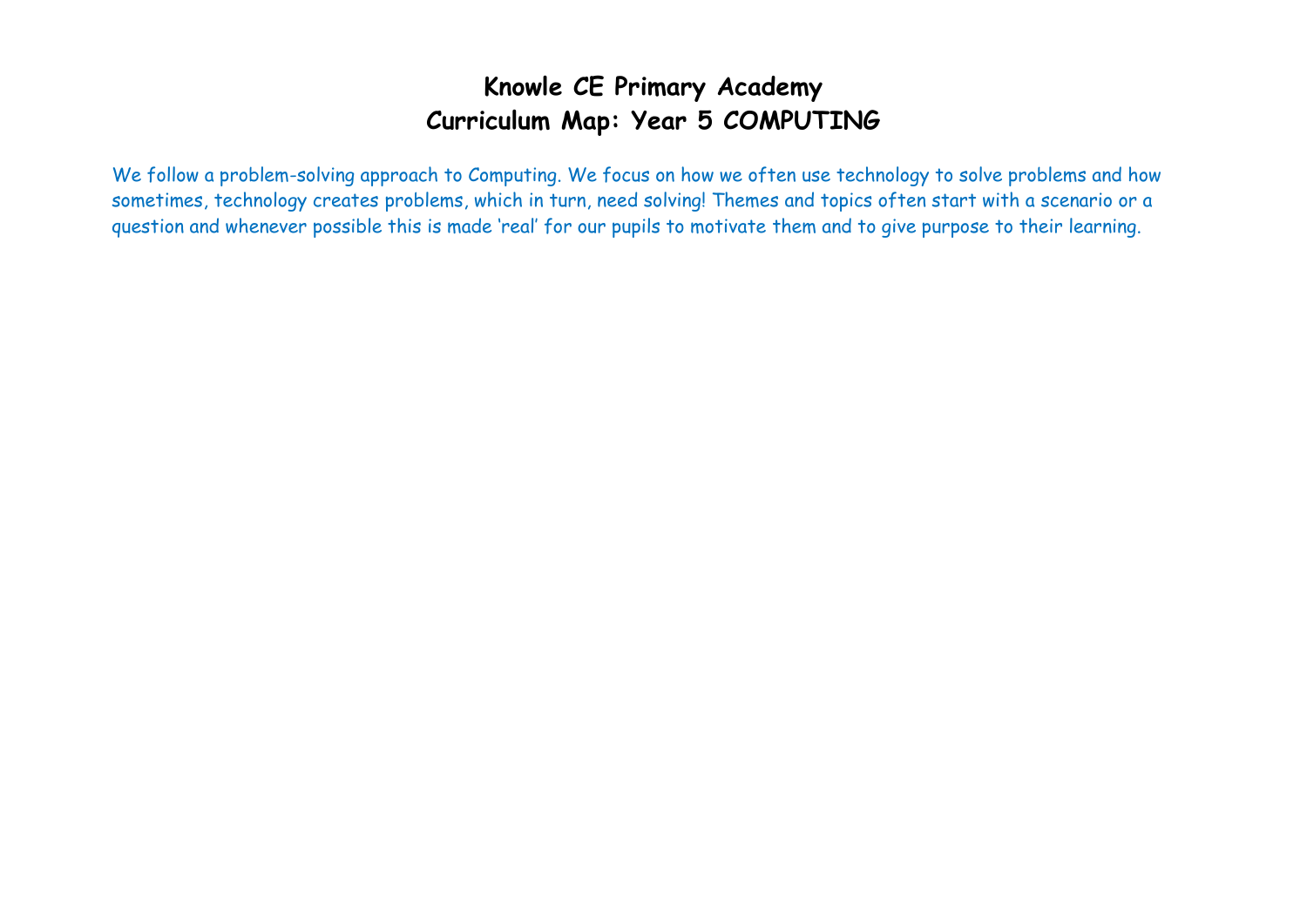

Utilise other appropriate opportunities for the application and practice of taught skills/knowledge